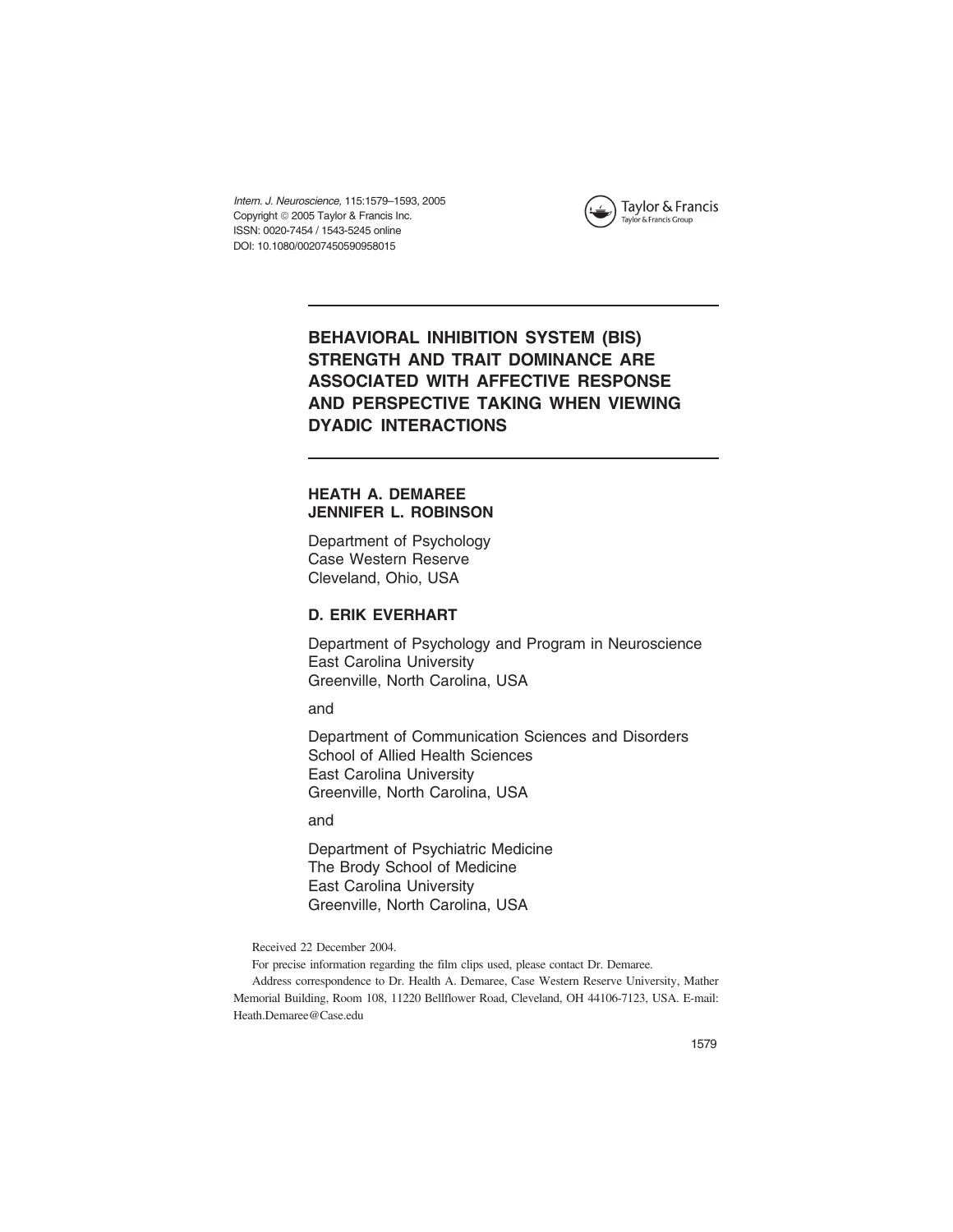# **ERIC A. YOUNGSTROM**

Department of Psychology Case Western Reserve University Cleveland, Ohio, USA

The neurophysiology underlying the Behavioral Activation and Behavioral Inhibition Systems (BAS and BIS) and the impact of the strength of these systems on affective processing have received increased attention over the last 25 years. Specifically, left-frontal brain regions have been implicated in BAS strength as well as the experience of positive-approach affect (such as happiness). Conversely, BIS strength and negative-avoidance affect (such as fear) appear to be modulated by right-frontal brain regions. Taken together, it is not surprising that BAS and BIS strength have been associated with positive and negative affective biases, respectively, to emotional stimuli that do not involve extensive human interaction. The present investigation was designed to extend these findings by assessing the relationship between BAS and BIS strength on the perception of emotional interactions. Participants (*n* = 67) were shown four 2 min film clips that depict an individual exerting dominance over one or more other individuals. Each participant rated the clips with regard to valence, arousal, and dominance parameters, and then indicated the person(s) in the movie with whom they identified (i.e., the dominant individual or submissive individual[s]). Consistent with a priori hypotheses, persons identifying with the submissive character scored significantly higher on BIS sensitivity. BAS strength and BIS/ BAS ratio, conversely, were not associated with character identification. Also as predicted, identification with the dominant movie character was associated with increased positive affect and feelings of dominance. Interestingly, although not hypothesized, trait dominance was also associated with character identification by virtue of being positively associated with BAS and PA and negatively associated with BIS and NA.

**Keywords** arousal, Behavioral Activation System, Behavioral Inhibition System, bias, dominance, emotion, identification, negative affect, positive affect, valence

#### **INTRODUCTION**

The Behavioral Activation (BAS) and Behavioral Inhibition Systems (BIS) were first discussed by Jeffrey Gray and have been extensively expounded on by Don Fowles and Richard Depue. The BAS, sometimes called the Behavioral Facilitation System, is the appetitive motivation system that typically induces "approach" behavior in response to positively conditioned stimuli. Given its role in directing an animal toward reward, BAS activation is generally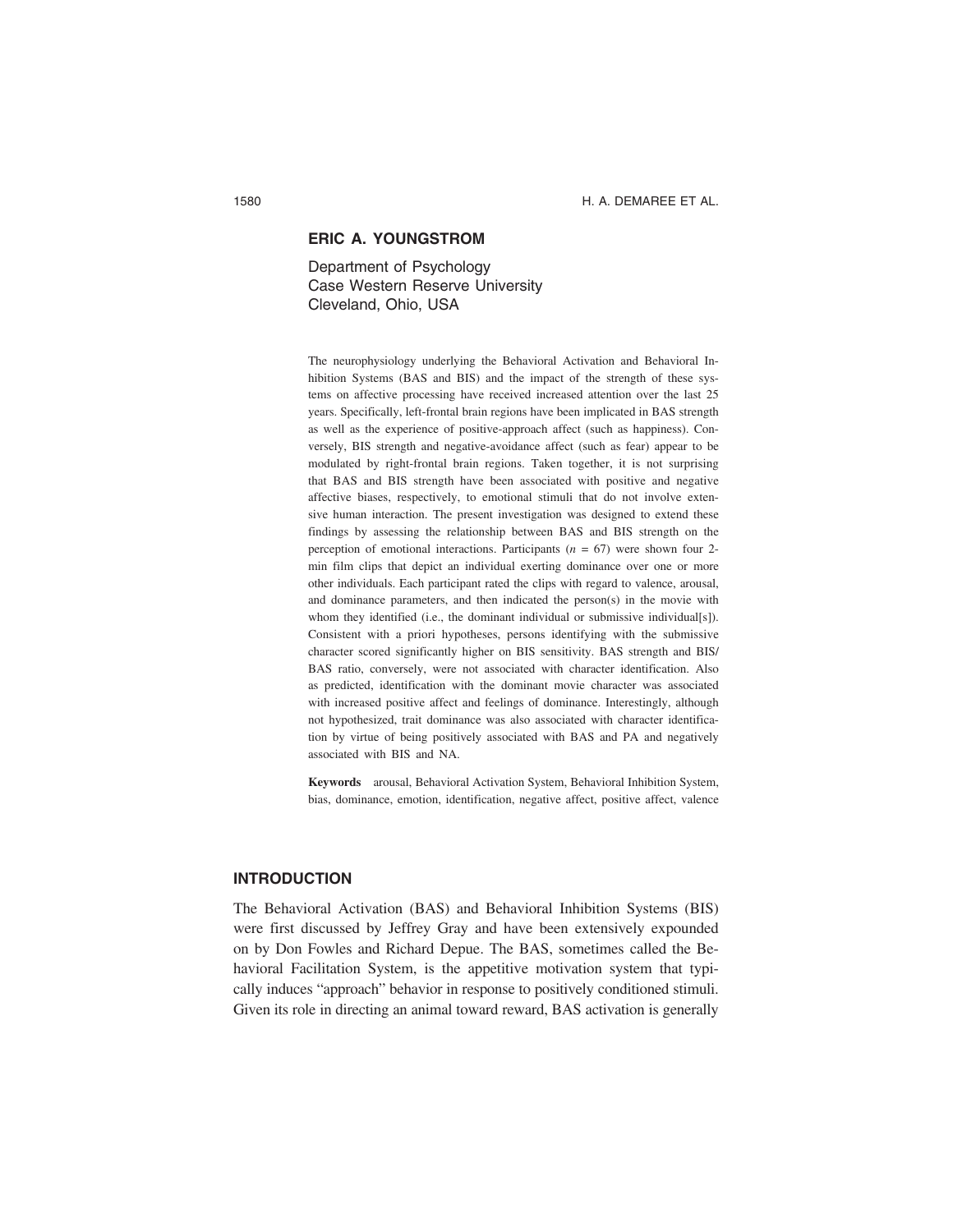associated with positive affect such as "hope" and "happiness" (Corr, 2001; Depue & Iacono, 1989; Fowles, 1988, 1994; Gray, 1990, 1994; Matthews & Gilliland, 1999, 2001). The BAS appears to involve the mesolimbic dopaminergic pathway that ascends from the ventral tegmental area to the nucleus accumbens and ventral striatum (Depue & Iacono, 1989; Fowles, 1994; Gray, 1987; Nothen et al., 1992). The BIS, conversely, inhibits behavior in response to threatening conditioned stimuli and is most closely associated with negative affect such as fear and anxiety (Corr, 2001; Depue & Iacono, 1989; Fowles, 1988, 1994; Gray, 1990, 1994; Matthews & Gilliland, 1999, 2001; Meyer et al., 2001). BIS arousal is modulated by adrenergic pathways from the locus ceruleus and serotonergic pathways from the raphe nucleus that innervate the septo-hippocampal system (Fowles, 1994; Gray, 1982; Gray et al., 1997; Winters et al., 2000).

Activation of the left- and right-frontal lobes has been associated with increased BAS and BIS strength, respectively. Using the BIS/BAS questionnaire (Carver & White, 1994), for instance, Sutton and Davidson (1997) found that the BAS/BIS ratio was positively associated with increased leftrelative to right-frontal arousal among a group of 46 undergraduate students. These findings have been replicated and extended to include persons experiencing clinically significant anxiety and/or depression (Diego et al., 2001; Harmon-Jones & Allen, 1997). The relationship between motivational system strength and frontal asymmetry is notable because it also holds important implications for affective experience. Specifically, the experience of positive affect (PA) has been positively associated with left-frontal arousal and BAS strength whereas the experience of negative affect (NA) has been significantly associated with right-frontal arousal and BIS strength.

Evidence supporting the lateralization of affect has continued to mount since it was first found that depression is commonly associated with leftfrontal hypoarousal (Robinson & Downhill, 1995; Robinson et al., 1984; Tucker et al., 1981). Many experiments have found that the experience of positive-approach and negative-withdrawal emotions correspond with leftand right-frontal arousal, respectively (e.g., Ekman & Davidson, 1993; Ekman et al., 1990; Fox & Davidson, 1987, 1988; Reuter-Lorenz & Davidson, 1981; Wheeler et al., 1993). Moreover, stable patterns of left- versus right-frontal arousal have been associated with increased trait PA and NA, respectively (Tomarken, Davidson, Wheeler, & Doss, 1992). Given the aforementioned research, data suggesting that BIS and BAS strength are significantly associated with the experience of trait NA and PA, respectively (e.g., Carver & White, 1994; Harmon-Jones & Allen, 1997), are hardly surprising.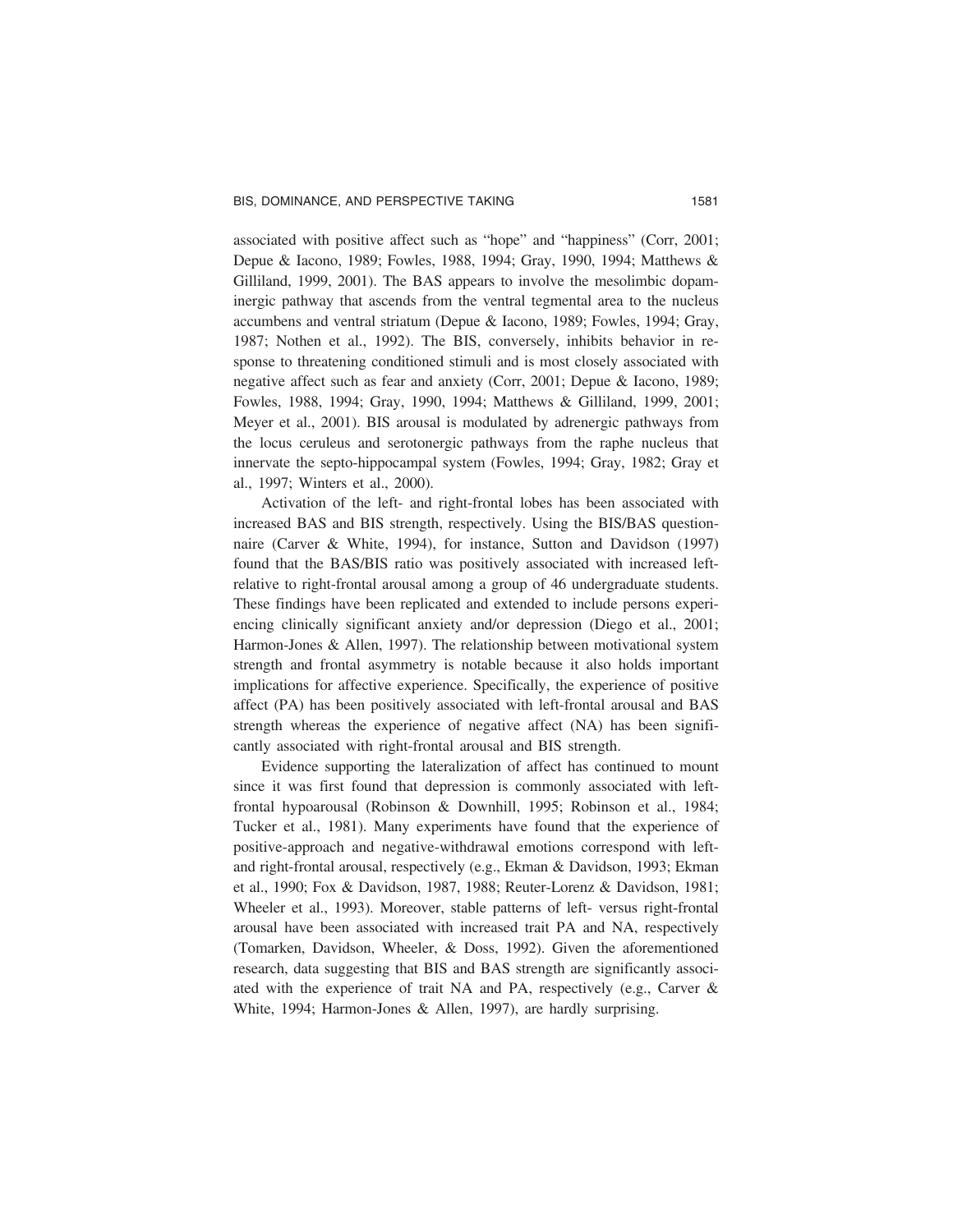A fascinating recent study on "everyday life" found that persons with high BAS experienced increased levels of PA throughout the day whereas persons with high BIS experienced greater NA (Gable et al., 2000). It was found, moreover, that persons with high BIS strength magnified negative events relative to those with lower BIS scores. How exactly does this happen? One possibility is that persons with high BIS experience a perceptual bias for affective stimuli. For example, Tomarken et al. (1990) showed 32 righthanded women several affective videos of approximately 60 s in length. Film clips depicted positive and negative affective scenes, and generally did not involve human interaction. For instance, a positive film clip showed a puppy playing with flowers, whereas a negative film clip included footage of a burn victim. Interestingly, Tomarken and colleagues (1990) found that relative right-frontal activation (associated with BIS activation) predicted increased self-reported NA in response to the negative films. Similarly, relative leftfrontal activation (associated with BAS strength) was associated with a greater disparity between PA and NA in response to positive and negative films, respectively (Tomarken et al., 1990). These results were supported by research performed by Gomez and Gomez (2002), who found that BAS and BIS strength were associated with the processing of positive and negative stimuli, respectively. These findings correspond well with clinical data suggesting that clinically depressed affect (i.e., depression) is associated with decreased BAS strength (Depue & Iacono, 1989; Depue et al., 1987; Depue & Zald, 1993; Meyer et al., 1999) and left-frontal hypoactivation (Garcia-Toro et al., 2001; Heller et al., 1995; Heller & Nitschke, 1997; Henriques & Davidson, 1991; Robinson & Downhill, 1995; Robinson et al., 1984; Tucker et al., 1981). The reverse pattern of frontal asymmetry and motivational system strength has been found in clinical populations evidencing extreme PA, such as mania (Depue & Zald, 1993; Fowles, 1994; Garcia-Toro et al., 2001; Meyer et al., 1999).

Motivated by the finding that frontal asymmetry predicts one's emotional response to affective stimuli (Tomarken et al., 1990), the present research was designed to determine whether BIS and BAS strength was associated with affective response to perceived human interaction. Given the many interpersonal interactions typically seen during the course of a day, this research was designed to be very relevant in terms of understanding one's emotional perception of common events and aid in the understanding of how BIS and BAS strength predict NA and PA during "everyday life" (Gable et al., 2000). Participants were shown four 2-min video clips involving an individual exerting dominance over one or more other persons and asked to rate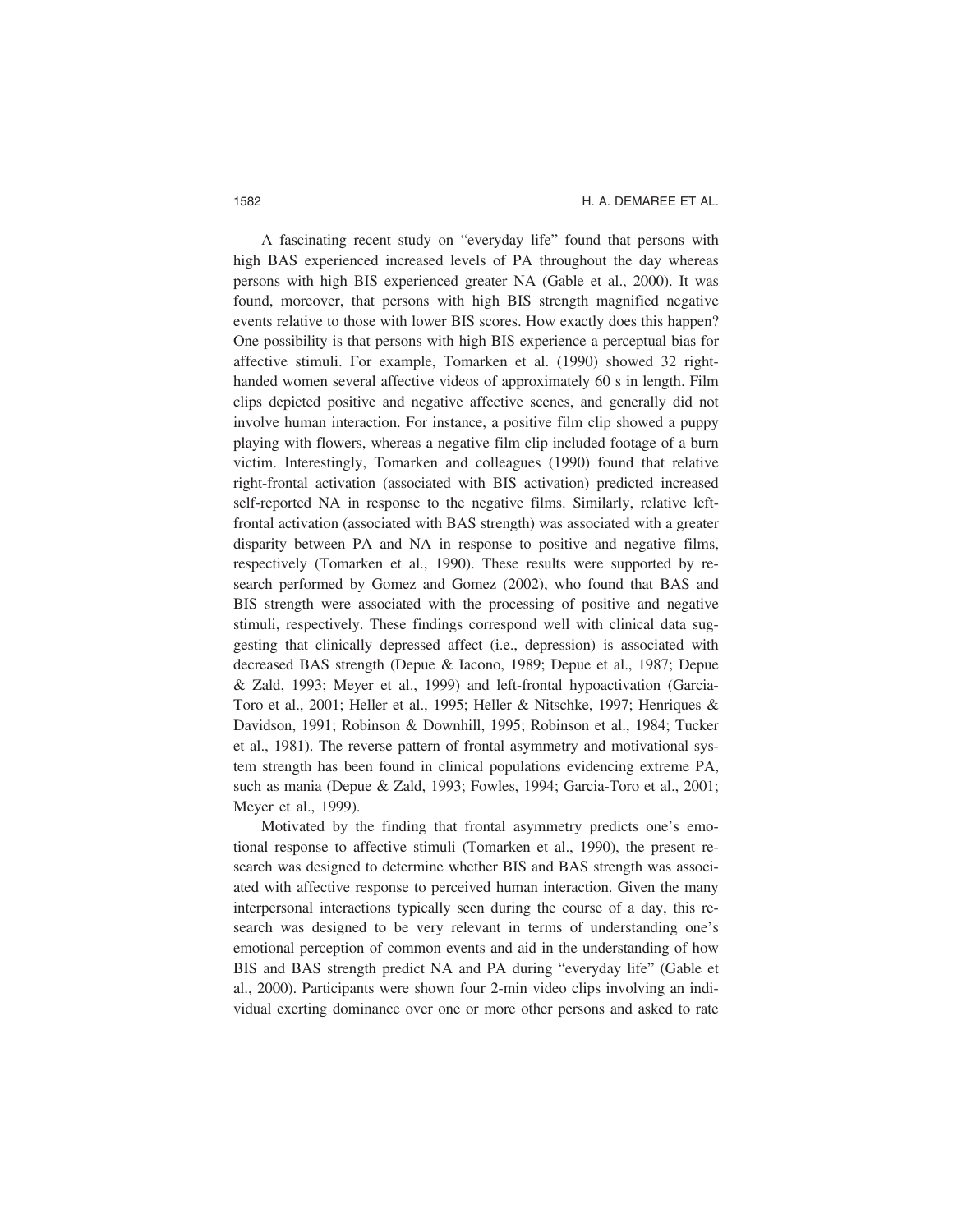their valence, arousal, and dominance feelings (Mehrabian, 1996; Mehrabian & Russell, 1974) in response to the movie. Participants then identified the person in the movie with whom they identified (the dominant or submissive character[s]). The following predictions were made: Identification with the submissive rather than dominant character would be associated with (1) increased BIS/BAS ratio (decreased BAS and increased BIS), (2) decreased trait PA and increased trait NA, and (3) decreased state positive affect and increased feelings of submission as a result of movie viewing.

### **METHOD**

### **Participants**

Male (33) and female (34) participants ( $n = 67$ ) between the ages of 18 and 24 years ( $M = 18.66$ , SEM = .14) were recruited from the departmental undergraduate subject pool at Case Western Reserve University (CWRU). All participants obtained extra credit toward their psychology course for participation. The research was approved by the CWRU Institutional Review Board.

#### **Films**

Participants were shown four 2-min films that depicted an individual exerting dominance over at least one other person. Films 1–3 were excerpts from the movie *Lean On Me* (*Lean On Me*, 1989), which is about a principal who attempts to make an urban high school academically more successful. Film 1 depicted the principal yelling at the faculty/staff of the school for their poor performance. Film 2 showed the principal as he gave a speech to his high school students, imploring them to follow his leadership and work their hardest to achieve academic success. Film 3 depicted the principal yelling at an individual high school student for not fulfilling his obligations as a student. Film 4, excerpted from the movie *Schindler's List* (*Schindler's List*, 1993), showed a Nazi factory supervisor attempt to kill one of his detained workers because of their poor productivity.

#### **Questionnaires**

Questionnaires were administered to participants in order to determine (a) their affective response to each movie, (b) their demographic background,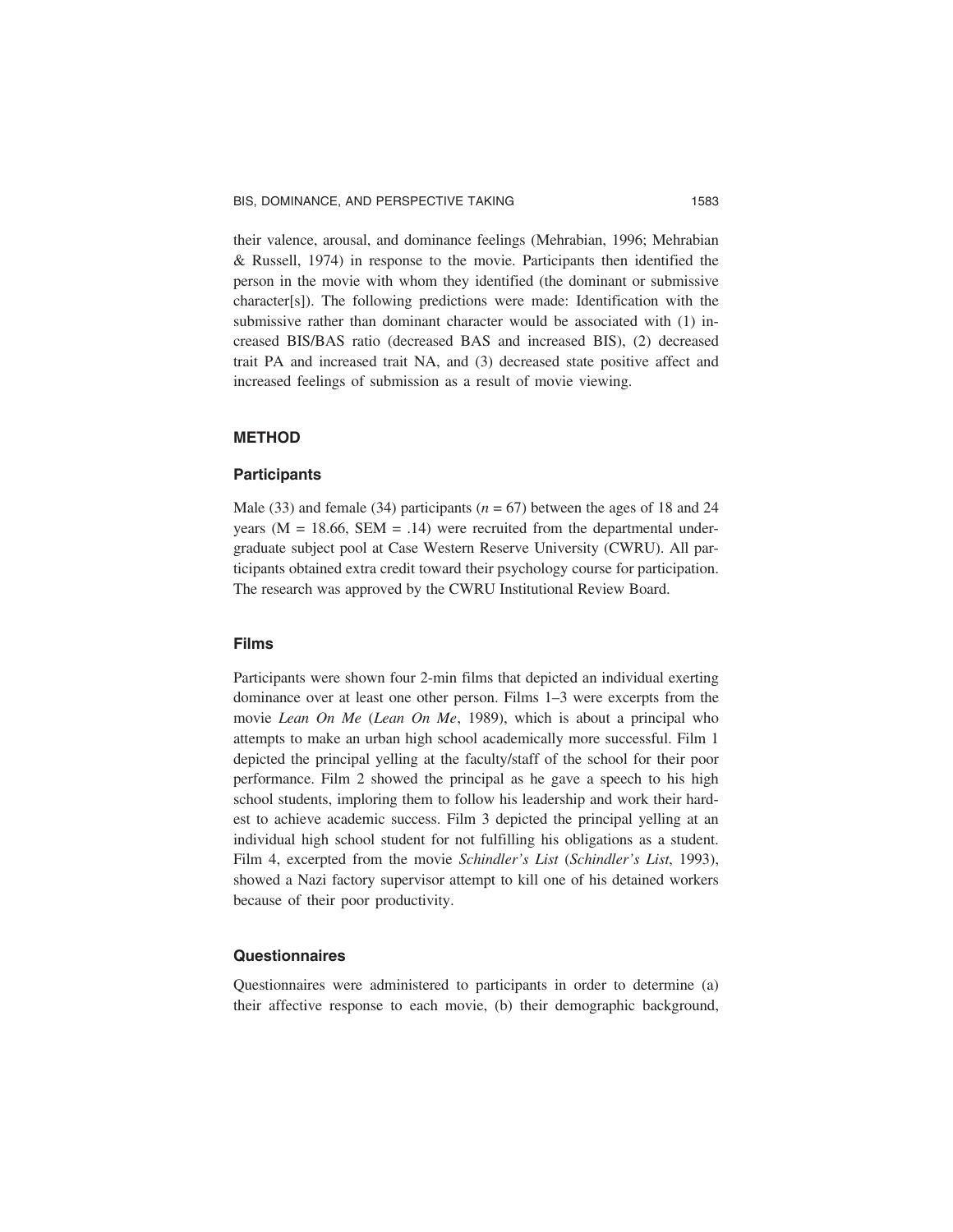and (c) specific aspects of their trait personalities. The following questionnaires were administered:

The Self-Assessment Manikin (SAM)*.* The SAM (Bradley & Lang, 1994) was used to measure the three aspects of emotional experience—valence, arousal, and dominance—that may have been affected by movie viewing. The SAM is a Likert-type scale that depicts five figures ranging from happy to sad (1 to 5), aroused to relaxed (1 to 5), and submissive to dominant (1 to 5). After each movie, the participants were asked to select one figure for each emotional aspect (valence, arousal, and dominance) that most closely approximated their affective response to the just-completed film. The SAM has been frequently administered to assess people's reactions to affective stimuli (e.g., Bradley et al., 1996; Lang et al., 1990; Lang et al., 1998).

The Semantic Differential (SD). The Semantic Differential (Bradley & Lang, 1994), too, is designed to assess a person's affective responses to emotional stimuli using valence, arousal, and dominance parameters. The SD comprised 18 Likert-type scales (rated  $-3$  to  $+3$ ) that can be broken down into valance (unhappy-happy, annoyed-pleased, unsatisfied-satisfied, melancholic-contented, despairing-hopeful, bored-relaxed), arousal (relaxed-stimulated, calm-excited, sluggish-frenzied, dull-jittery, sleepy-wide awake, unaroused-aroused), and dominance (controlled-controlling, influenced-influential, cared for-in control, awed-important, submissive-dominant, guided-autonomous) parameters. The paper-and-pencil SD and SAM valence, arousal, and dominance measures have been found to correlate .97, .94, and .23 with one another, respectively (Bradley & Lang, 1994). At the end of the SD, participants were asked to circle the movie character with whom they identified ("The Principal" or "The Teachers/Staff" [movie 1], "The Principal" or "The Students in the Auditorium" [movie 2], "The Principal" or "The Student" [movie 3], and "The Factory Supervisor" or "The Factory Worker" [movie 4]).

Demographic Questionnaire. In accordance with guidelines from the National Institute of Mental Health, participants were asked to report information regarding their age, sex (male or female), and racial background (American Indian/Alaskan Native, Asian, Native Hawaiian/Other Pacific Islander, Black/ African American, White, or Other).

The BIS/BAS Scales. The BIS/BAS Scales (Carver & White, 1994) consist of 20 questions that assess BIS and BAS sensitivity. The BIS Scale (7 items) measures the degree to which people feel anxiety when confronted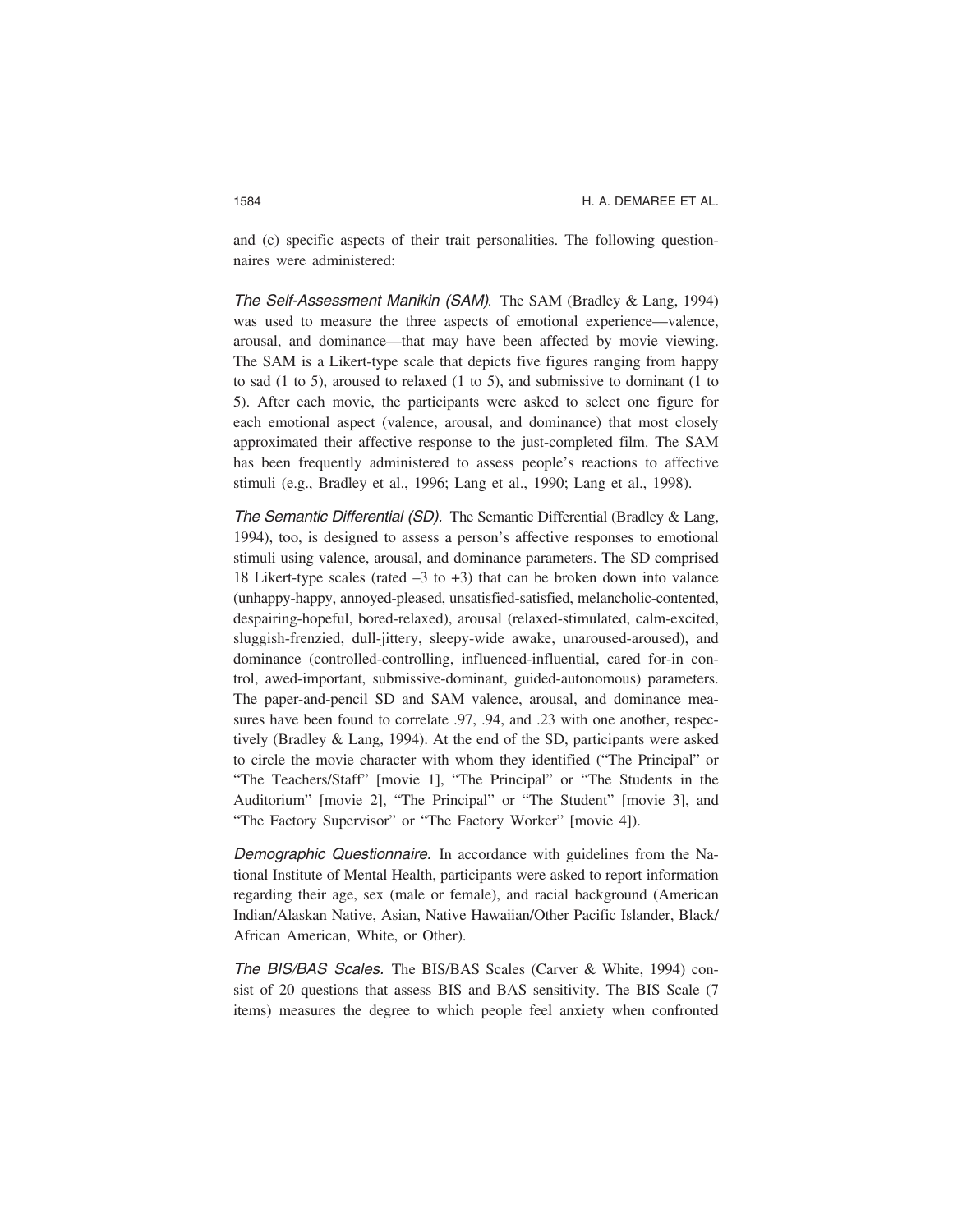with cues for punishment. The BAS Scale (13 items) may be subdivided into Reward Responsiveness (5 items), Drive (4 items), and Fun Seeking (4 items). The internal consistency of the BIS, BAS Reward Responsiveness, BAS Drive, and BAS Fun Seeking Scales have been reported as .74, .73, .76, and .66, respectively (Carver & White, 1994).

The Positive and Negative Affect Schedule (PANAS). The PANAS (Watson et al., 1988) was used to assess trait positive and negative affect (PA and NA, respectively). Participants were asked to rate 10 positive- (e.g., excited, strong, proud) and negative-affect descriptors (e.g., distressed, guilty, hostile) using a 5-point Likert-type scale  $(1 = "very slightly or not at all" and 5 = "extremely").$ The test-retest reliability of PA and NA scores taken "at least one week apart" have been reported as .68 and .71, respectively (Watson et al., 1988).

The Revised Trait Dominance-Submissiveness Scale (TDS). The TDS (Mehrabian, 1994) was administered to assess trait dominance. The TDS comprised 26 Likert-type sentences that are scored from –4 ("very strong disagreement") to +4 ("very strong agreement"). This measure has been reported to have an internal consistency of .91 (Mehrabian, 1995) and be positively associated with measures of extraversion, impulsivity, arousal seeking, achieving tendency, and aggression (Mehrabian & O'Reilly, 1980).

The Marlowe-Crowne Social Desirability Scale (SDS). The SDS (Crowne & Marlowe, 1960) is a 33-item True-False questionnaire designed to deduce the degree to which persons want to represent themselves in a culturally sanctioned light. The internal consistency of this measure has been reported as .88 (Crowne & Marlowe, 1960).

#### **Procedure**

Participants were tested in a group testing facility located within the Department of Psychology at CWRU. Group sizes ranged from 2 to 13. Upon arrival, participants were asked to read and sign an informed consent form. Participants were then shown four 2-min movie clips (previously described). These videos were shown using a Dell Latitude CPi A300 ST computer using Windows Media Player. The image was displayed over a LCD projector (Proxima Ultralight LX1) onto a white projector screen. The resulting image was 65" (diagonal) in size, and participants sat between 70" and 190" away from the screen. The sound of the movie was approximately 50 dB,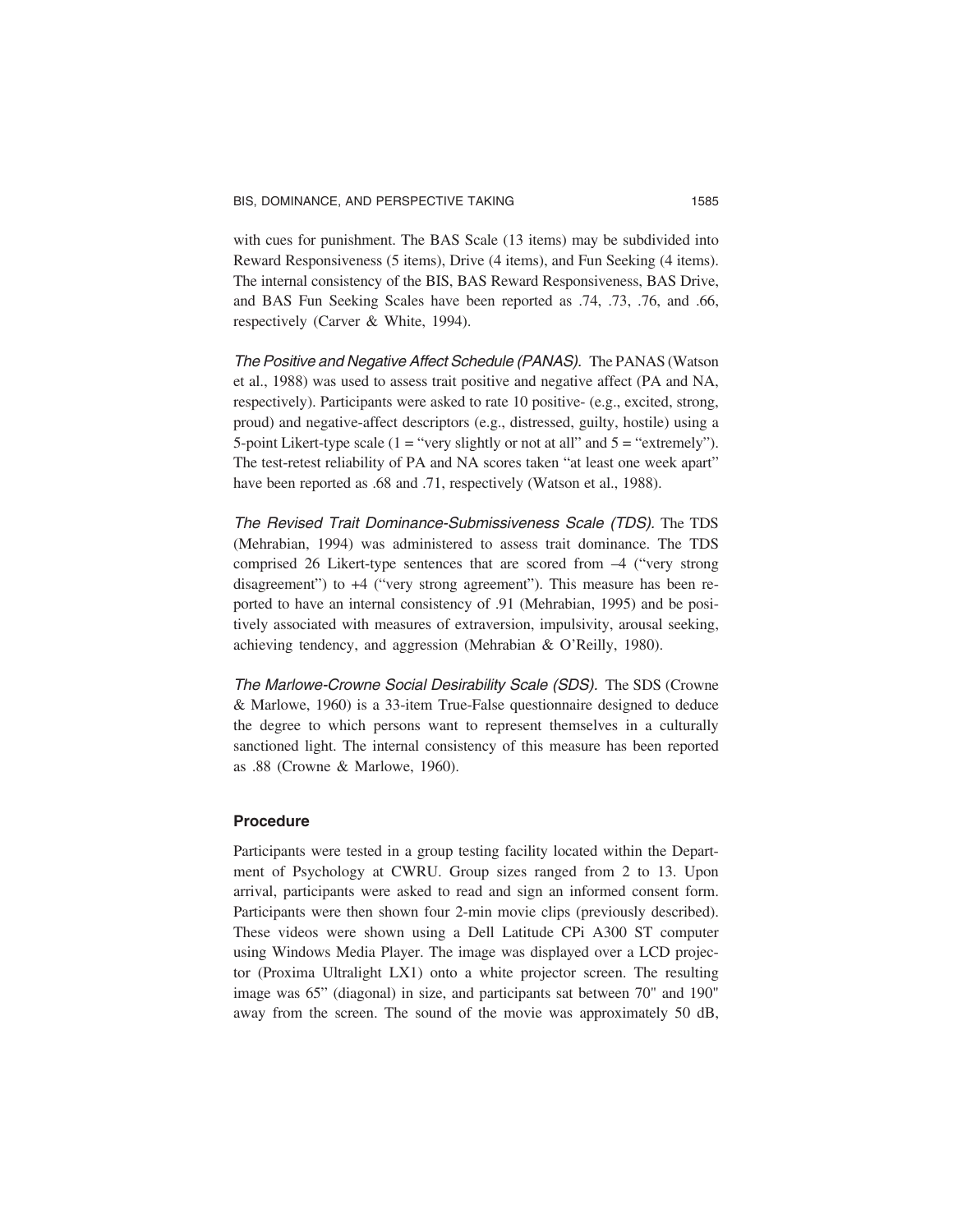and centrally located approximately 120" from the screen. Movie order was counterbalanced such that movies were shown in the following 4 sequences— 1, 2, 3, 4 (17 participants); 2, 1, 4, 3 (19 participants); 3, 4, 1, 2 (17 participants); and 4, 3, 2, 1 (14 participants). After each movie, participants were asked to complete both the SAM and SD scales. Following the presentation of all of the movies, participants were asked to complete each of the remaining questionnaires—the Demographic Questionnaire, BIS/BAS, PANAS, TDS, and SDS. After the questionnaires were completed, participants were debriefed and thanked for their time.

## **RESULTS**

# **Participant Characteristics and General Description of Movie Character Identification**

The 33 men and 34 women participants were aged between 18 and 24 years  $(M = 18.66, SD = 1.16)$ . Participants reported being White  $(n = 38)$ , Asian  $(n = 23)$ , Other  $(n = 3)$ , or Black/African American  $(n = 2)$  (1 participant did not answer this question). Of the 268 observations, only 6 times were participants unable to decide with which movie character(s) they identified (Movie 1,  $n = 1$ ; Movie 2,  $n = 4$ , Movie 3,  $n = 1$ ). These data were excluded from future analyses.

Of the remaining 262 data points, 53% (35 of 66), 60% (38 of 63), 67% (44 of 66), and 7% (5 of 67) individuals identified with the dominant person in Movies 1–4, respectively. 4.5% and 13.4% of participants always identified with the dominant or submissive characters, respectively, whereas the remaining participants (82.1%) switched identification across movies.

To assess any effects of movie order, an ANOVA with between factors of Order (4) and Movie (4) and a within factor of Participant was performed on character Identification (2: dominant or submissive). Results revealed a nonsignificant main effect of Order  $[F(3,259) = .24, p > .05]$  and a nonsignificant interaction effect of Order x Movie  $[F(9,253) = 1.60, p > .05]$ . Hence, results are not believed to be influenced by the order of movie presentation.

# **Participant Description by Character Identification (Dominant or Submissive)**

To assess the relationship between character identification and personality traits, a correlation matrix was created assessing the relationship between the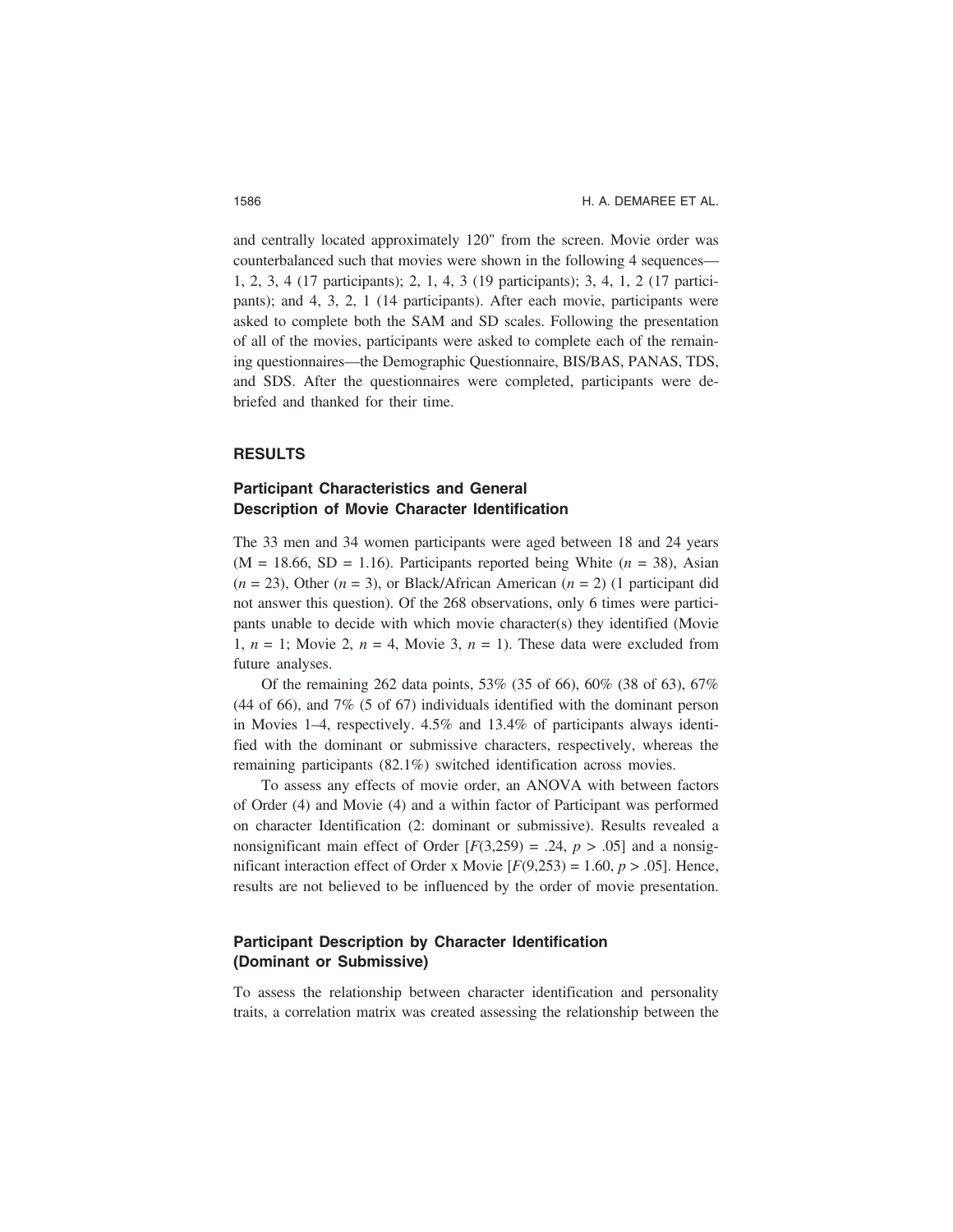number of times a participant identified with the dominant figure in the four movies (Identify: 0 [submissive person in all 4 videos] to 4 [dominant person in all 4 videos]) and the following data—Sex  $(1 = male; 2 = female)$ , BIS, BAS Reward Responsiveness, BAS Drive, BAS Fun Seeking, BAS Total, BIS/BAS ratio, PA, NA, TDS, and SDS (please see Table 1).

As predicted, participants who identified with the submissive character reported greater BIS strength ( $p < .05$ ). Identification (0–4) was not associated with BAS strength, BIS/BAS, PA, or NA, however. Although not predicted, identification with the dominant character was associated with higher scores on the TDS ( $p < .01$ ) and also more common among males ( $p < .01$ ). As one would expect, BIS and BAS were associated with NA and PA, respectively. Interestingly, however, TDS score was positively associated with BAS and PA and negatively associated with BIS and NA.

# **Affective Response by Movie and Character Identification (Dominant or Submissive)**

To determine the relationship between character identification and affective response, an ANOVA with between factors of Identify (2: Dominant or Submissive) and Participant (67) was performed on the following questionnaire data—the SAM and SD Valence, Arousal, and Dominance parameters. A main effect of Identify was found for SAM Valence  $[F(1,194) = 62.89, p <$ .001, *R*<sup>2</sup> = .182], SD Valence [*F*(1,194) = 53.04, *p* < .001, *R*<sup>2</sup> = .164], SAM

**Table 1.** Correlation matrix involving Identify (0–4), BIS, BAS, PANAS, TDS, and Sex data  $(n = 67)$ 

|                  | Identify | BIS                                       | <b>BAS</b><br>RR       | <b>BAS</b><br>D   | <b>BAS</b><br><b>FS</b> | <b>BAS</b><br>total | BIS/<br><b>BAS</b>                | PA. | NA TDS     |
|------------------|----------|-------------------------------------------|------------------------|-------------------|-------------------------|---------------------|-----------------------------------|-----|------------|
| <b>BIS</b>       | $-.27*$  |                                           |                        |                   |                         |                     |                                   |     |            |
| <b>BAS RR</b>    | $-.12$   | $.30*$                                    |                        |                   |                         |                     |                                   |     |            |
| <b>BAS</b> D     | .08      | .05                                       | $.56**$                |                   |                         |                     |                                   |     |            |
| <b>BAS FS</b>    | $-.01$   | $-.11$                                    | $.28*$                 | $-34**$           |                         |                     |                                   |     |            |
| <b>BAS</b> total | .01      | .09                                       | 78**                   | $82**$            | $71**$                  |                     |                                   |     |            |
| <b>BIS/BAS</b>   |          | $-11$ .65** $-0.39**$ $-0.55**$ $-0.68**$ |                        |                   |                         |                     |                                   |     |            |
| <b>PA</b>        | .15      | $-.13$                                    |                        | $.14 \qquad .31*$ | .16                     | $.27*$              | $-.29*$                           |     |            |
| NA.              | .00      |                                           | $.43***$ $-.06$ $-.17$ |                   | $.00\,$                 | $-.10$              | $.37** - .23$                     |     |            |
| <b>TDS</b>       | $.27*$   | $-.25*$                                   | .22                    | $.31*$            | $.30*$                  |                     | $.36***$ $-.45**$ $.53**$ $-.25*$ |     |            |
| <b>Sex</b>       | $-.36**$ | $.51**$                                   | .20                    | .10               | $-.21$                  | .03                 | $.34***$ -.03                     |     | $.20 - 12$ |

 $*p$  < .05,  $**p$  < .01. RR = reward responsiveness, D - drive, FS = fun seeking.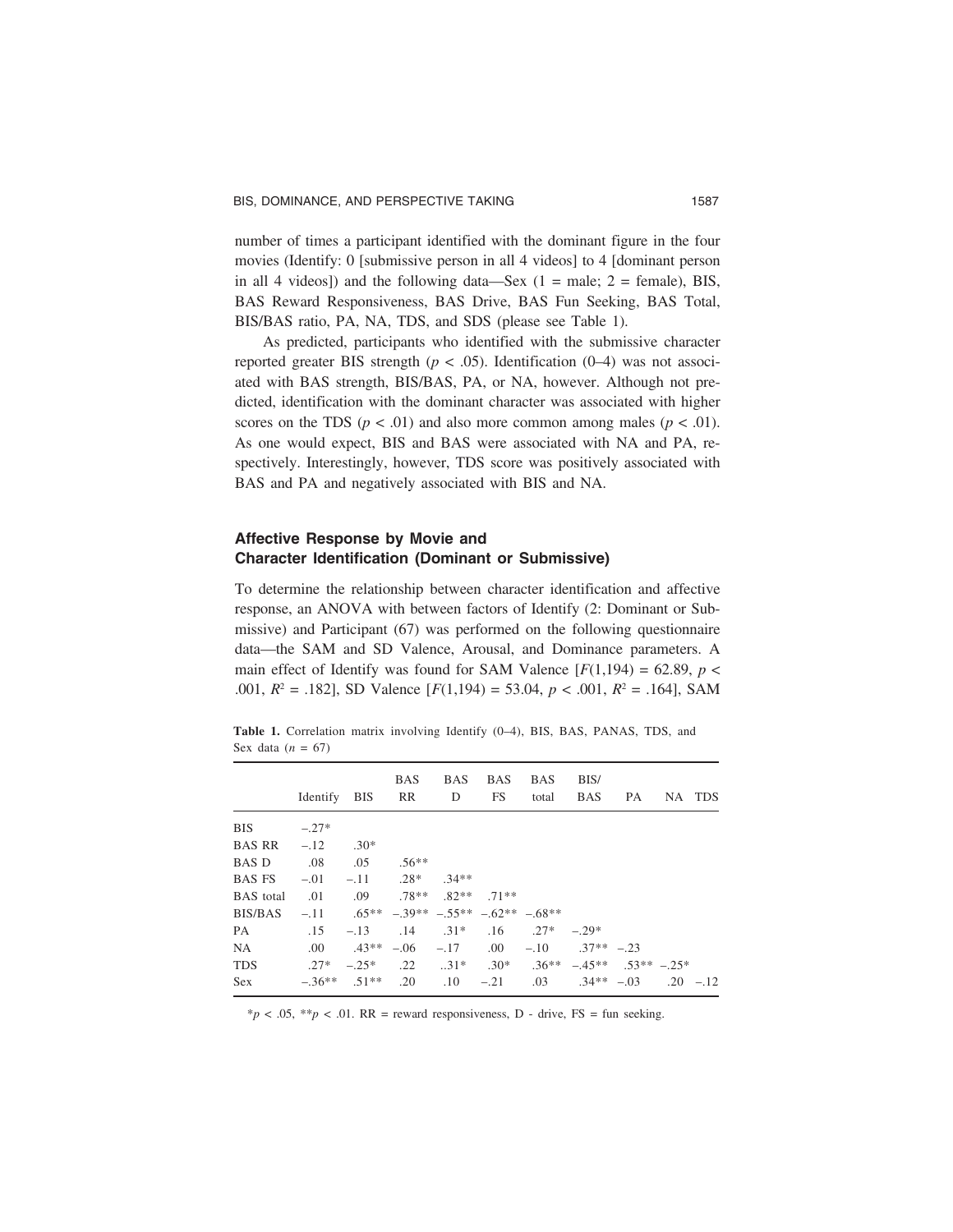|             | Character identification |           |                        |           |  |  |  |  |
|-------------|--------------------------|-----------|------------------------|-----------|--|--|--|--|
|             | Submissive $(n = 140)$   |           | Dominant ( $n = 122$ ) |           |  |  |  |  |
| Measure     | Mean                     | <b>SD</b> | Mean                   | <b>SD</b> |  |  |  |  |
| <b>SAM</b>  |                          |           |                        |           |  |  |  |  |
| Valence**   | 2.52                     | 1.00      | 3.67                   | 1.15      |  |  |  |  |
| Arousal $*$ | 2.88                     | 0.98      | 2.56                   | 1.09      |  |  |  |  |
| Dominance** | 3.30                     | 0.93      | 2.34                   | 1.04      |  |  |  |  |
| SD          |                          |           |                        |           |  |  |  |  |
| Valence**   | 3.17                     | 6.22      | $-3.39$                | 6.75      |  |  |  |  |
| Arousal     | 3.19                     | 5.81      | 4.56                   | 6.76      |  |  |  |  |
| Dominance   | 2.25                     | 5.92      | $-4.29$                | 4.96      |  |  |  |  |

**Table 2.** SAM and SD valence, arousal, and dominance ratings by character identification (dominant and submissive)

\**p* < .05, \*\**p* < .001, two-tailed.

Arousal  $[F(1,194) = 6.34, p < .05, R^2 = .016]$ , SAM Dominance  $[F(1,194) =$ 44.21,  $p < .001$ ,  $R^2 = .349$ ], and SD Dominance  $[F(1,194) = 58.39, p < .001,$  $R<sup>2</sup> = .129$ ]. As expected, persons who identified with the dominant character self-reported increased positive valence and feelings of dominance (please see Table 2).

A main effect of Participant was also revealed for the SAM Arousal  $[F = (66, 194) = 3.03, p < .001, R^2 = .496]$ , SEM Arousal  $[F = (66, 194) =$ 4.11, *p* < .001, *R*<sup>2</sup> = .576], SAM Dominance [*F* = (66,194) = 2.23, *p* < .001,  $R^2 = .105$ ], and SEM Dominance measures  $[F = (66, 194) = 2.08, p < .001,$  $R^2 = .304$ .

#### **DISCUSSION**

Extending previous research that suggested a relationship between BIS/BAS strength and an affective processing bias in "everyday life" (Gable et al., 2000), the present study was designed to help understand the mechanism underlying this relationship. Specifically, it was hypothesized that BAS and BIS strength, BIS/BAS ratio, and trait PA and NA would be related to person identification when viewing an interpersonal interaction. As expected, identification with the submissive character was associated with increased BIS. However, hypotheses involving BAS strength, PA, and NA were not supported.

Notably, identification with the submissive character was associated with decreased state PA and feelings of dominance (measured by both SAM and SD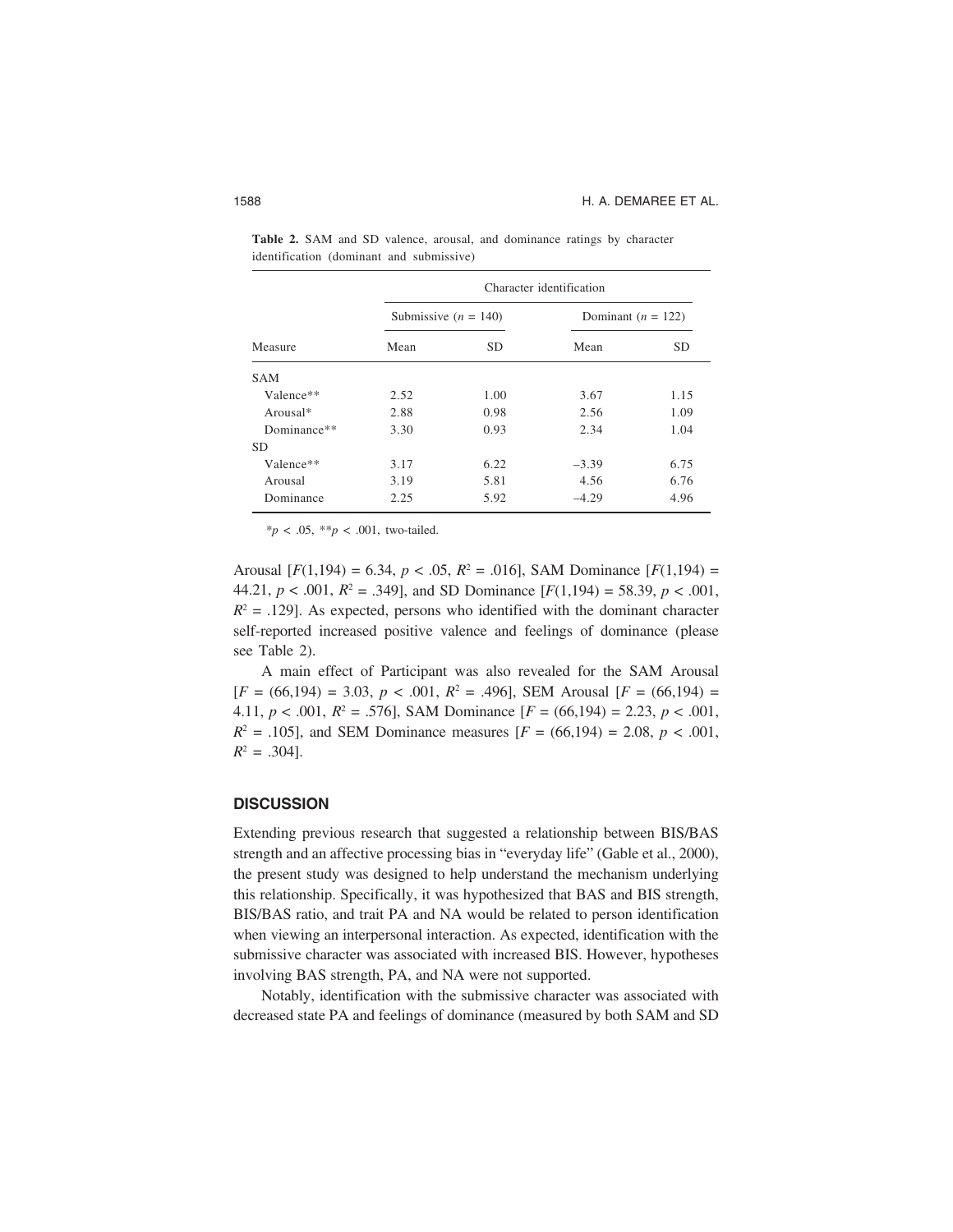questionnaires). Taken together, the findings suggest that persons with strong BIS sensitivity are particularly likely to empathize with persons in submissive, or compromised, positions. Please note that the effect of character identification on valence and dominance feelings are large, perhaps indicating that person identification in "real life" has robust effects on state affect.

One surprising finding of this study was the additional relationship between trait dominance (as measured by the TDS) and character identification. Post-hoc analyses of the TDS revealed that it was positively correlated with BAS and PA and inversely associated with BIS and NA. As part of his Pleasure-Arousal-Dominance (PAD) framework Mehrabian (1996) describes the Trait Pleasure-displeasure, Trait Arousability, and Trait Dominance-submissiveness scales as "nearly orthogonal" (p. 265). Indeed, among a group of 138 undergraduate students, a modest correlation of .15 was found between the Trait Pleasure-displeasure and Trait Dominance-submissiveness scales (Mehrabian, 1995); thus, the TDS was not expected to correlate significantly with the PANAS.

The present research suggests that BIS strength is associated with biased perception of interpersonal interactions, and that these biases may lead to decreased state PA and feelings of submissiveness. Future research may benefit from the incorporation of similar, "ambiguous" movies (i.e., that involve two distinct roles in a social interaction) and monitoring individual differences with regard to affective and physiological (e.g., cardiovascular, electroencephalographic) reactivity. Such investigation may produce considerable insight into how persons with high BIS (e.g., persons with anxiety) differentially experience identical stimuli and, perhaps, why such individuals experience an increased likelihood for cardiovascular disease (e.g., Denollet et al., 1996; Murray & Lopez, 1997). The videos selected for this research predominantly showed men (in both dominant and submissive postures), thus, the replication of this research using female characters appears warranted.

Last, participants were allowed to pick the person with whom to identify. This is a powerful measure of individual differences, however, one cannot say that the choice of identification *caused* differences in emotion ratings (particularly valence and dominance). The present findings are certainly consistent with such a possibility, especially given that identification explained a significant amount of variance even after controlling for individual differences in emotion ratings. A true experiment in which participants are randomly assigned to different identification roles would be the definitive method for demonstrating a causal role for person identification (albeit at the cost of losing information about individual differences).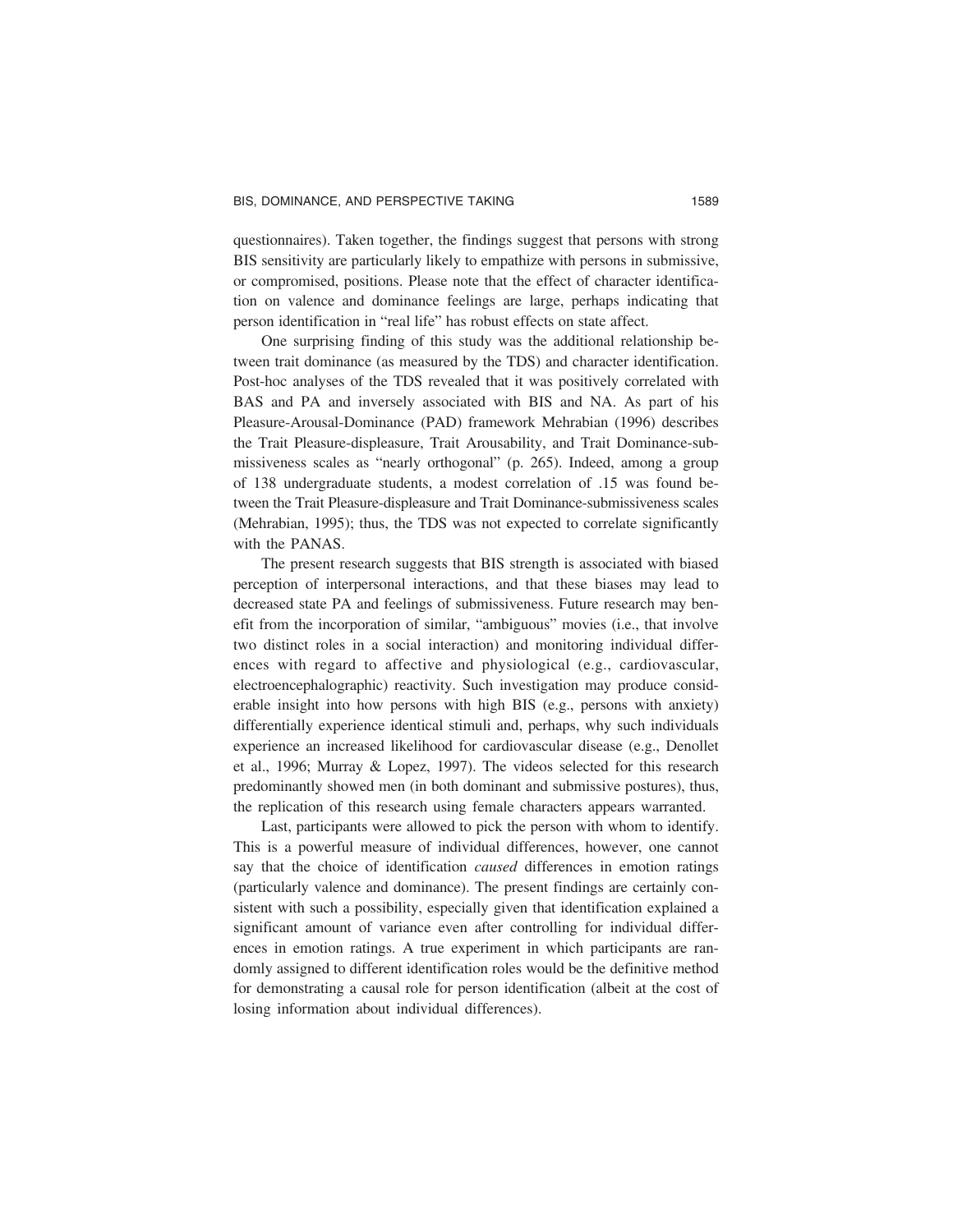#### **REFERENCES**

- Bradley, M. M., Cuthbert, B. N., & Lang, P. J. (1996). Picture media and emotion: Effects of a sustained affective context. *Psychophysiology, 33*(6), 662–670.
- Bradley, M. M., & Lang, P. J. (1994). Measuring emotion: The Self-Assessment Manikin and the Semantic Differential. *Journal of Behavioral Therapy and Experimental Psychiatry, 25*(1), 49–59.
- Carver, C. S., & White, T. L. (1994). Behavioral inhibition, behavioral activation, and affective responses to impending reward and punishment: The BIS/BAS Scales. *Journal of Personality and Social Psychology, 67*(2), 319–333.
- Corr, P. J. (2001). Testing problems in J. A. Gray's personality theory: A commentary on Matthews and Gilliland (1999). *Personality and Individual Differences, 30*, 333–352.
- Crowne, D. P., & Marlowe, D. (1960). A new scale of social desirability independent of psychopathology. *Journal of Consulting Psychology, 24*(4), 349–354.
- Denollet, J., Sys, S. U., Stroobant, N., Rombouts, H., Gillebert, T. C., & Brutsaert, D. L. (1996). Personality as independent predictor of long-term mortality in patients with coronary heart disease. *Lancet, 347*, 417–421.
- Depue, R. A., & Iacono, W. G. (1989). Neurobehavioral aspects of affective disorders. *Annual Review of Psychology, 40*, 457–492.
- Depue, R. A., Krauss, S. P., & Spoont, M. R. (1987). A two-dimensional threshold model of seasonal bipolar affective disorder. In D. Magnussen & A. Oehman (Eds.), *Psychopathology: An interactional perspective. Personality, psychopathology, and psychotherapy* (pp. 95–123). Orlando, FL: Academic Press.
- Depue, R. A., & Zald, D. H. (1993). Biological and environmental processes in nonpsychotic psychopathology: A neurobehavioral perspective. In C. G. Costello (Ed.), *Basic issues in psychopathology* (pp. 127–237). New York: Guilford Press.
- Diego, M. A., Field, T., & Hernandez-Reif, M. (2001). BIS/BAS scores are correlated with frontal EEG asymmetry in intrusive and withdrawn depressed mothers. *Infant Mental Health Journal, 22*(6), 665–675.
- Ekman, P., & Davidson, R. J. (1993). Voluntary smiling changes regional brain activity. *Psychological Science, 4*(5), 342–345.
- Ekman, P., Davidson, R. J., & Friesen, W. V. (1990). The Duchenne smile: Emotional expression and brain physiology. II. *Journal of Personality and Social Psychology, 58*(2), 342–353.
- Fowles, D. C. (1988). Psychophysiology and psychopathology: A motivational approach. *Psychophysiology, 25*(4), 373–391.
- Fowles, D. C. (1994). A motivational theory of psychopathology. In W. D. Spaulding (Ed.), *Integrative views of motivation, cognition, and emotion* (pp. 181–238). Iowa City, IA: University of Nebraska Press.
- Fox, N. A., & Davidson, R. J. (1987). Electroencephalogram asymmetry in response to the approach of a stranger and maternal separation in 10-month-old infants. *Developmental Psychology, 23*(2), 233–240.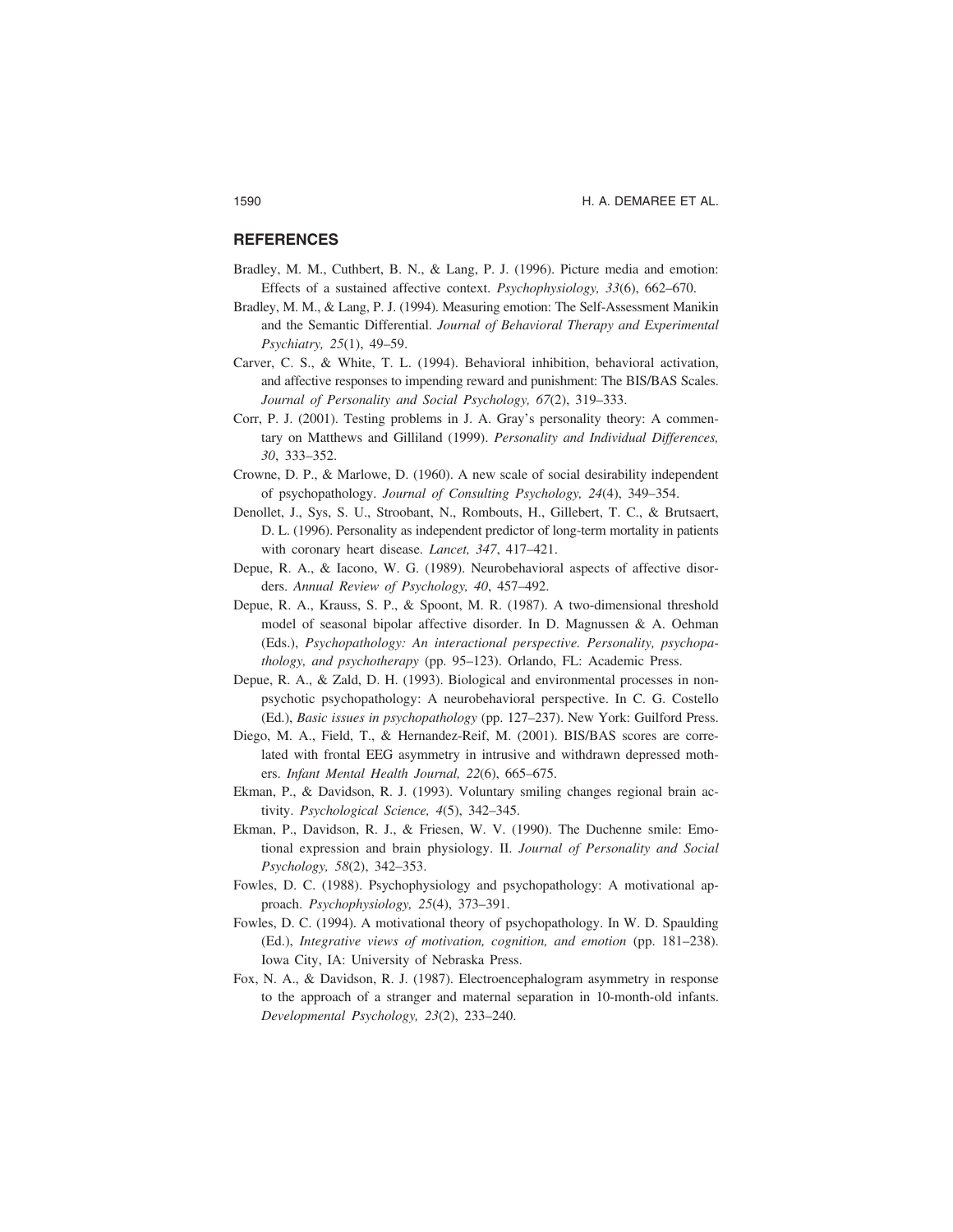- Fox, N. A., & Davidson, R. J. (1988). Patterns of brain electrical activity during facial signs of emotion in 10-month-old infants. *Developmental Psychology, 24*(2), 230–236.
- Gable, S. L., Reis, H. T., & Elliot, A. J. (2000). Behavioral activation and inhibition in everyday life. *Journal of Personality and Social Psychology, 78*(6), 1135– 1149.
- Garcia-Toro, M., Montes, J. M., & Talavera, J. A. (2001). Functional cerebral asymmetry in affective disorders: New facts contributed by transcranial magnetic stimulation. *Journal of Affective Disorders, 66*, 103–109.
- Gomez, A., & Gomez, R. (2002). Personality traits of the behavioural approach and inhibition systems: Associations with processing of emotional stimuli. *Personality and Individual Differences, 32*, 1299–1316.
- Gray, J. A. (1982). Precis of the neuropsychology of anxiety: An enquiry into the functions of the septo-hippocampal system. *The Behavioral and Brain Sciences, 5*, 469–534.
- Gray, J. A. (1987). *The psychology of fear and stress* (2nd ed.). Cambridge: Cambridge University Press.
- Gray, J. A. (1990). Brain systems that mediate both emotion and cognition. Special issue: Development of relationships between emotion and cognition. *Cognition and Emotion, 4*, 269–288.
- Gray, J. A. (1994). Framework on taxonomy of psychiatric disorder. In H. M. Van Goozen & N. E. Van De Poll & J. A. Sergeant (Eds.), *Emotions: Essays on emotion theory* (pp. 29–59). Hillsdale, NJ: Erlbaum.
- Gray, J. A., Moran, P. M., Grigoryan, G., Peters, S. L., Young, A. M., & Joseph, M. H. (1997). Latent inhibition: The nucleus accumbens connection revisited. *Behavioural Brain Research, 88*(1), 27–34.
- Harmon-Jones, E., & Allen, J. J. B. (1997). Behavioral activation sensitivity and resting frontal EEG asymmetry: Covariation of putative indicators related to risk for mood disorders. *Journal of Abnormal Psychology, 106*(1), 159–163.
- Heller, W., Etienne, M. A., & Miller, G. A. (1995). Patterns of perceptual asymmetry in depression and anxiety: Implications for neuropsychological models of emotion and psychopathology. *Journal of Abnormal Psychology, 104*(2), 327–333.
- Heller, W., & Nitschke, J. B. (1997). Regional brain activity in emotion: A framework for understanding cognition in depression. *Cognition and Emotion, 11*, 637–661.
- Henriques, J. B., & Davidson, R. J. (1991). Left frontal hypoactivation in depression. *Journal of Abnormal Psychology, 100*(4), 535–545.
- Lang, P. J., Bradley, M. M., & Cuthbert, B. N. (1990). Emotion, attention, and the startle reflex. *Psychological Review, 97*(3), 377–395.
- Lang, P. J., Bradley, M. M., Fitzsimmons, J. R., Cuthbert, B. N., Scott, J. D., Moulder, B., & Nangia, V. (1998). Emotional arousal and activation of the visual cortex: An fMRI analysis. *Psychophysiology, 35*(2), 199–210.
- *Lean On Me*. (1989). [Motion picture]: Warner Brothers.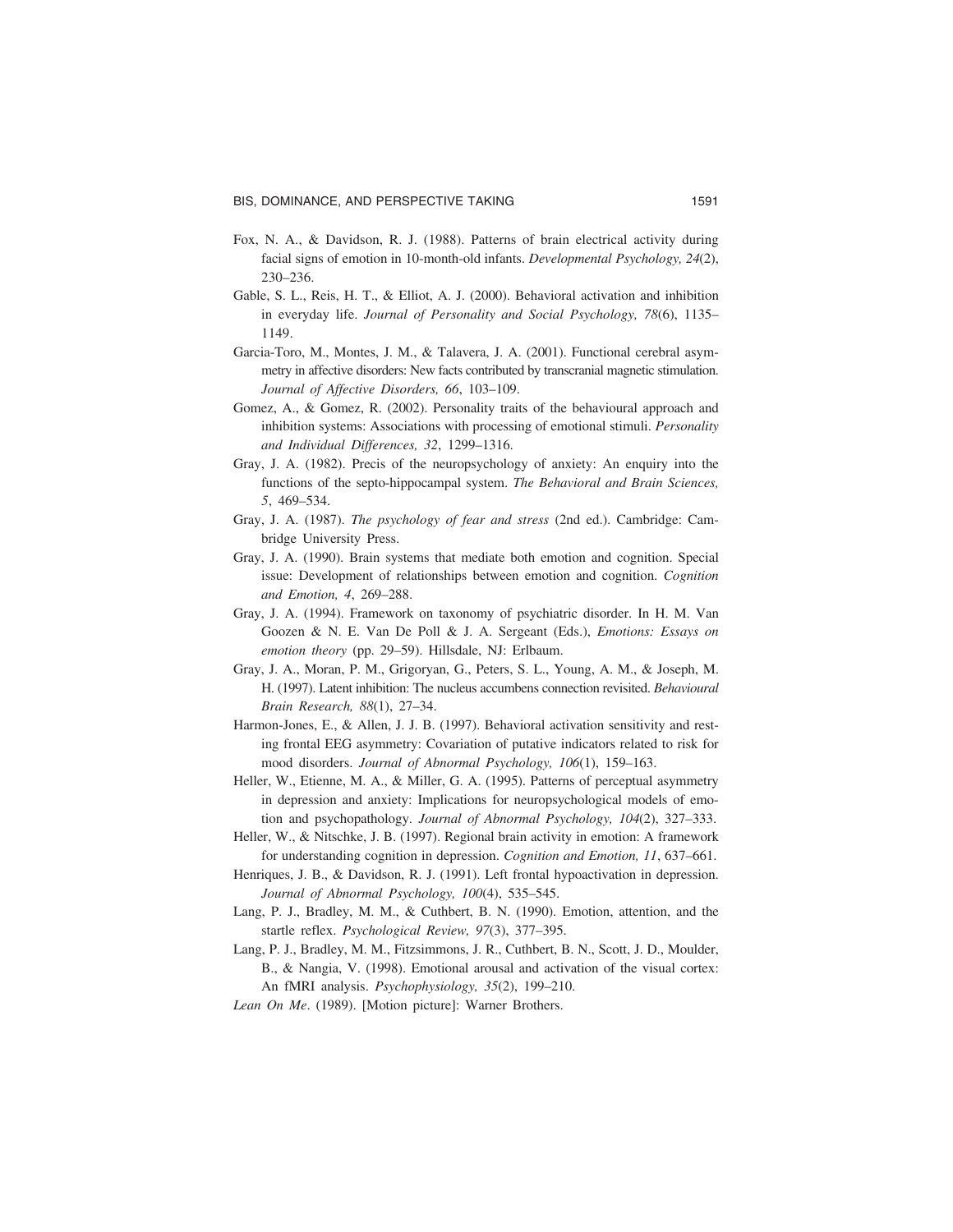- Matthews, G., & Gilliland, K. (1999). The personality theories of H. J. Eysenck and J. A. Gray: A comparative review. *Personality and Individual Differences, 26*, 583–626.
- Matthews, G., & Gilliland, K. (2001). Personality, biology and cognitive science: A reply to Corr (2001). *Personality and Individual Differences, 30*, 353–362.
- Mehrabian, A. (1994). *Manual for the revised trait dominance-submissiveness scale (TDS)*. Monterey: University of California, Los Angeles.
- Mehrabian, A. (1995). Relationships among three general approaches to personality description. *Journal of Personality, 129*, 565–581.
- Mehrabian, A. (1996). Pleasure-Arousal-Dominance: A general framework for describing and measuring individual differences in temperament. *Current Psychology: Developmental, Learning, Peronality, Social, 14*(4), 261–292.
- Mehrabian, A., & O'Reilly, E. (1980). Analysis of personality measures in terms of basic dimensions of temperament. *Journal of Personality and Social Psychology, 38*, 492–503.
- Mehrabian, A., & Russell, J. A. (1974). *An approach to environmental psychology*. Cambridge, MA: MIT Press.
- Meyer, B., Johnson, S. L., & Carver, C. S. (1999). Exploring behavioral activation and inhibition sensitivities among college students at risk for bipolar symptomatology. *Journal of Psychopathology and Behavioral Assessment, 21*, 275–292.
- Meyer, B., Johnson, S. L., & Winters, R. (2001). Responsiveness to threat and incentive in bipolar disorder: Relations of the BIS/BAS scales with symptoms. *Journal of Psychopathology and Behavioral Assessment, 23*(3), 133–143.
- Murray, C. J. L., & Lopez, A. D. (1997). Alternative projections of mortality and disability by cause 1990–2020: Global burden of disease study. *Lancet, 349*, 1498–1504.
- Nothen, M. M., Erdmann, J., Korner, J., Lanczik, M., Fritze, J., Fimmers, R., Grandy, D. K., O'Dowd, B., & Propping, P. (1992). Lack of association between D1 and D2 receptor genes and bipolar affective disorder. *American Journal of Psychiatry, 149*, 199–201.
- Reuter-Lorenz, P., & Davidson, R. J. (1981). Differential contributions of the two cerebral hemispheres to the perception of happy and sad faces. *Neuropsychologia, 19*(4), 609–613.
- Robinson, R. G., & Downhill, J. E. (1995). Lateralization of psychopathology in response to focal brain injury. In R. J. Davidson & K. Hugdahl (Eds.), *Brain Asymmetry* (pp. 693–711). Cambridge, MA: MIT Press.
- Robinson, R. G., Starr, L. B., & Price, T. R. (1984). A two year longitudinal study of mood disorders following stroke: Prevalence and duration at six-months follow up. *British Journal of Psychiatry, 144*, 256–262.

*Schindler's List*. (1993). [Motion picture]. Universal City, CA: Universal Pictures.

Sutton, S. K., & Davidson, R. J. (1997). Prefrontal brain asymmetry: A biological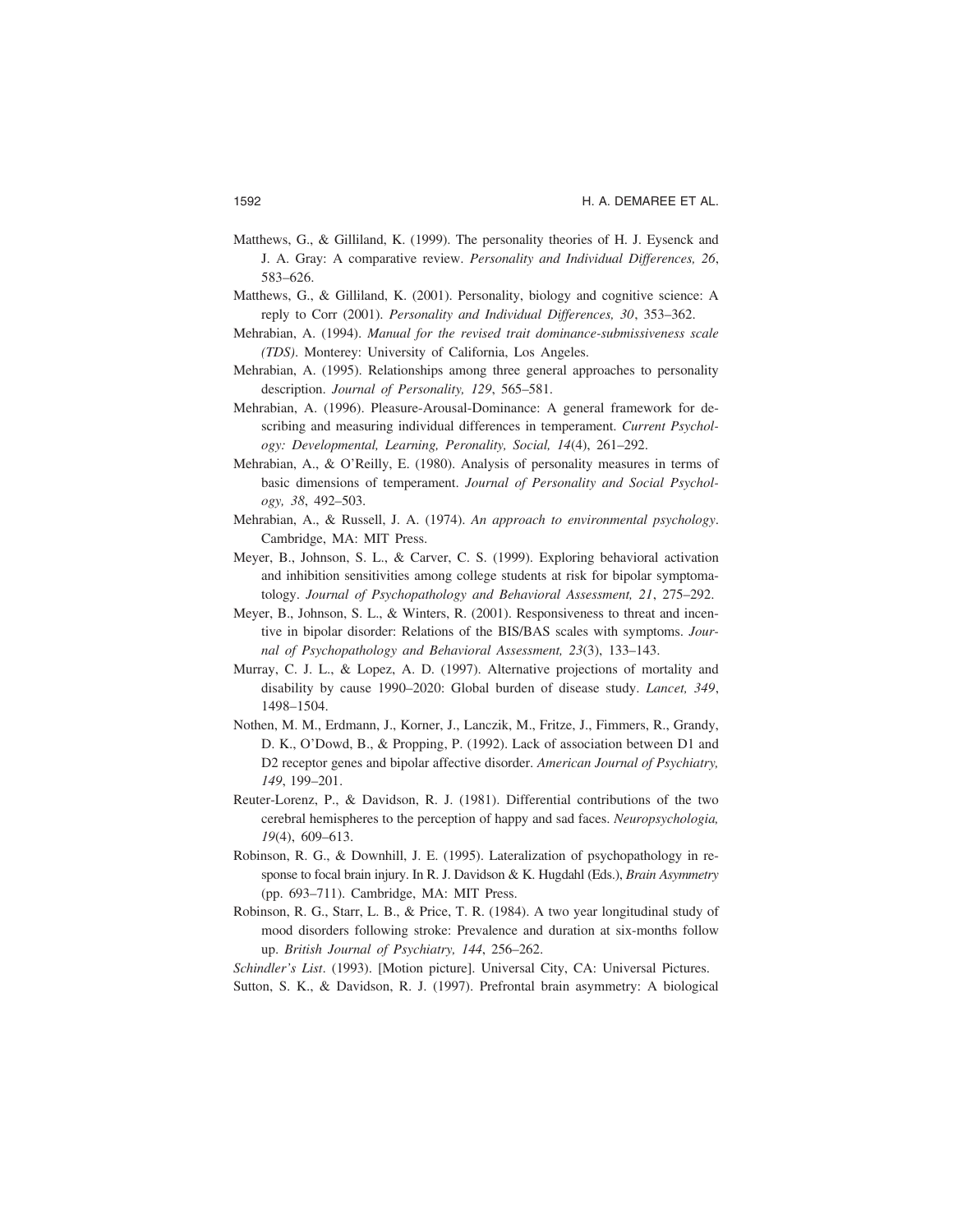substrate of the behavioral approach and inhibition systems. *Psychological Science, 8*(3), 204–210.

- Tomarken, A. J., Davidson, R. J., & Henriques, J. B. (1990). Resting frontal brain asymmetry predicts affective responses to films. *Journal of Personality and Social Psychology, 59*(4), 791–801.
- Tomarken, A. J., Davidson, R. J., Wheeler, R. E., & Doss, R. C. (1992). Individual differences in anterior brain asymmetry and fundamental dimensions of emotion. *Journal of Personality and Social Psychology, 62*(4), 676–687.
- Tucker, D. M., Stenslie, C. E., Roth, R. S., & Shearer, S. L. (1981). Right frontal lobe activation and right hemisphere performance. Decrement during a depressed mood. *Archives of General Psychiatry, 38*(2), 169–174.
- Watson, D., Clark, L. A., & Tellegen, A. (1988). Development and validation of brief measures of positive and negative affect: The PANAS scales. *Journal of Personality and Social Psychology, 54*(6), 1063–1070.
- Wheeler, R. E., Davidson, R. J., & Tomarken, A. J. (1993). Frontal brain asymmetry and emotional reactivity: A biological substrate of affective style. *Psychophysiology, 30*(1), 82–89.
- Winters, R., Scott, W., & Beevers, C. (2000). Affective distress as a central and organizing symptom in depression: Neurobiological mechanisms. In S. Johnson, A. Hayes, T. Field, P. McCabe, & N. Schneiderman (Eds.), *Stress, coping, and depression* (pp. 177–219). Mahweh, NJ: Erlbaum.